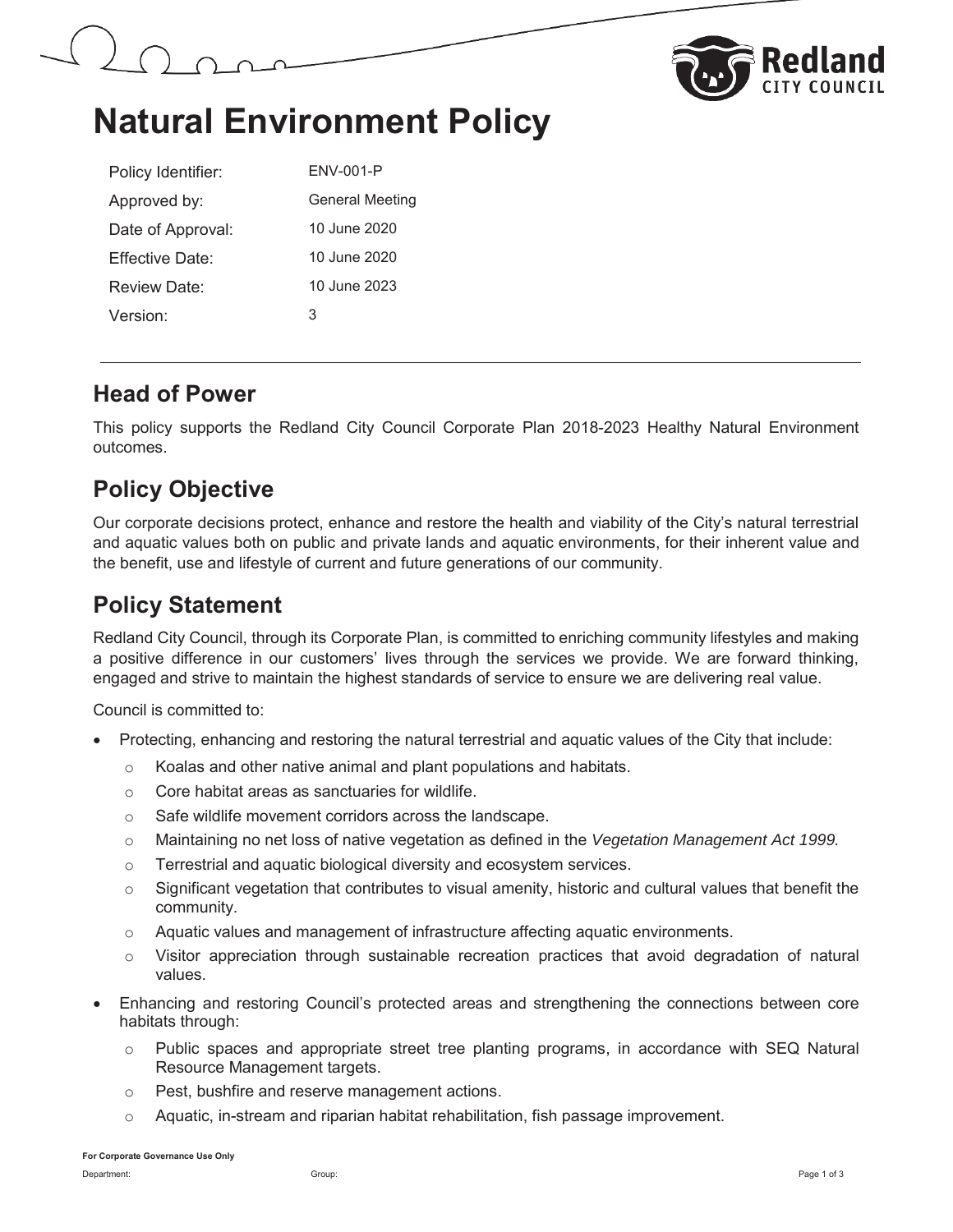



# **Natural Environment Policy**

- $\circ$  Stormwater asset maintenance and erosion and sediment control.
- x A conservation land acquisition program that prioritises acquisition of land to expand and connect core wildlife habitat and through rehabilitation works; and/or offsets plantings; and long term protection, achieve cost effective environmental outcomes that contribute to facilitating effective biodiversity conservation (e.g. sustaining koala populations; buffering sensitive environmental areas) and provides wider community benefit.
- Managing protected areas and sensitive environmental areas from the impacts of a changing climate and where possible replace protected areas lost to climate change.
- Maintaining and protecting the values and health of the network of trees and other vegetation that exist in urban areas on both public and private properties, through proactive tree maintenance programs, education and regulatory measures.
- Working in partnership with the community through action-oriented collaboration, partnerships, and extension programs that empower landholders and the broader community as environmental stewards and citizen scientists.
- x Creating and implementing a framework of regulatory and non-regulatory (commitments under memoranda, partnerships and agreements) tools that enforce and support conservation of natural terrestrial and aquatic values on public and private lands which enables the implementation of this policy.
- Integrating the importance of environmental values and legislative obligations and duties into Council's general business, planning and staff training to ensure innovation, effective communication and collaboration between officers.
- Improving knowledge of natural terrestrial and aquatic values and environmental performance through prioritised monitoring, research and reporting programs to inform Council's decision making.
- Fostering research partnerships with universities, local, state and commonwealth government agencies and non-government organisations.
- Complying with relevant State and Federal legislation (and all subsequent changes) to pursue best practice and prevent pollution and contamination of land, water and air by managing relevant Council activities and implementing Council's Environmental Management System.

| Term                  | <b>Definition</b>                                                                         |
|-----------------------|-------------------------------------------------------------------------------------------|
| Aquatic values        | Includes aquatic ecosystems and associated plant and animal populations of                |
|                       | freshwaters, estuaries, foreshores, wetlands, coasts and Moreton Bay.                     |
| Core habitat areas    | Areas with conservation values and features that support and maintain breeding,           |
|                       | feeding, sheltering and roosting for a large diversity of species or a number of native   |
|                       | species, with manageable external impacts. This may include non-woody vegetation,         |
|                       | intertidal areas, in-stream habitats, flight paths for bird species, identified migratory |
|                       | species feeding and nesting areas, roosting sites, tree hollows and some man-made         |
|                       | structures utilised as habitat.                                                           |
| Ecosystem services    | The benefits people obtain from ecosystems. These include provisioning services such      |
|                       | as food and water; regulating services such as flood and disease control; cultural        |
|                       | services such as spiritual, recreational, and cultural benefits; and supporting services  |
|                       | such as nutrient cycling that maintains the conditions for life on Earth.                 |
| <b>Natural values</b> | Terrestrial and aquatic elements of nature, which have special qualities like             |
|                       | uniqueness, rarity, typicality, representivity, scientific or educational importance, or  |
|                       | have useful features or recreational value                                                |

## **Definitions**